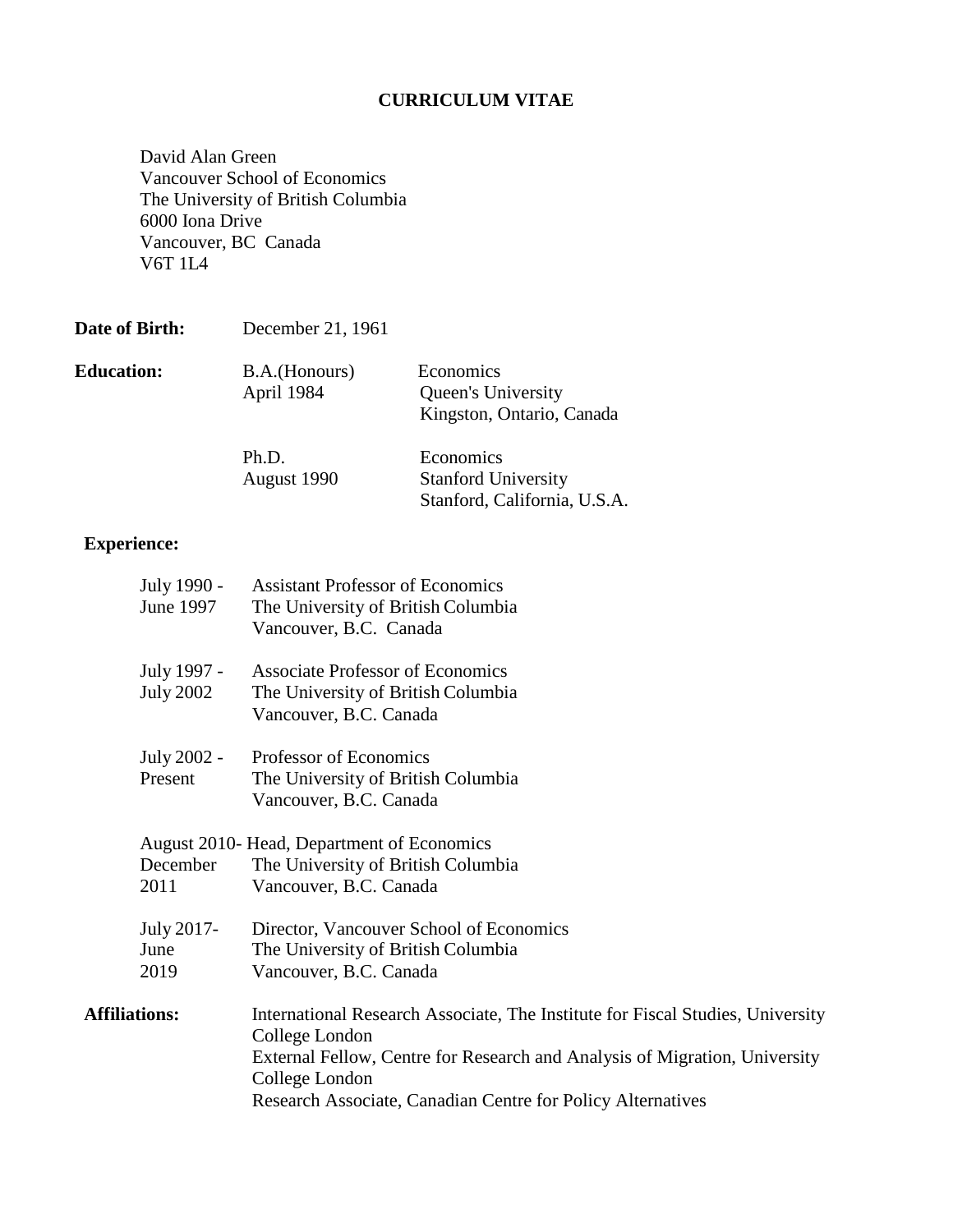| <b>Journal Service:</b>          | Associate Editor, Labour Economics, 2003-2006.<br>Associate Editor, Canadian Public Policy, 2007 - 2008<br>Editorial Board, American Economic Review, 2008 - 2013<br>Editor, Canadian Journal of Economics, 2008 – 2013<br>Associate Editor, Journal of Political Economy, 2017 -                                                                                                                                                                                                                                                                                                                                                                                                                                                                                                                                                                                                     |
|----------------------------------|---------------------------------------------------------------------------------------------------------------------------------------------------------------------------------------------------------------------------------------------------------------------------------------------------------------------------------------------------------------------------------------------------------------------------------------------------------------------------------------------------------------------------------------------------------------------------------------------------------------------------------------------------------------------------------------------------------------------------------------------------------------------------------------------------------------------------------------------------------------------------------------|
| <b>Fellowships</b><br>and Awards | The Doug Purvis Memorial Prize for a work of excellence on Canadian economic<br>policy, 2017<br>UBC Dean of Arts Award, 2016. Prize in Honour of W. Craig Riddell.<br>Leverhulme Trust Visiting Professorship, 2013<br>The Doug Purvis Memorial Prize for a work of excellence on Canadian economic<br>policy, 2007<br>UBC Killam Research Prize, 2002<br>The Harry Johnson Prize for the Best Article in the Canadian Journal of<br>Economics in 2000<br>UBC Izaak Walton Killam Memorial Faculty Research Fellowship, 1999/2000<br>The Harry Johnson Prize for the Best Article in the Canadian Journal of<br>Economics in 1995<br>Olin Fellowship, Center for Economic Policy Research, Stanford, 1989-90<br>SSHRC Graduate Fellowship, 1985-88<br>Medal in Economics, Queen's University, 1984                                                                                    |
| <b>Invited Talks</b>             | 2017 John F. Graham Memorial Lecture, Dalhousie University<br>2016 Jack and Kay Graham Memorial Lecture, McMaster University<br>H.A. Innis Lecture, Canadian Economics Association Meetings, Ryerson<br>University, Toronto, May, 2015 "Chasing After "Good Jobs": Do They Exist and<br>Does it Matter if They Do?"<br>Canadian Public Policy Lecture, Canadian Economics Association Meetings,<br>Simon Fraser University, Vancouver, May, 2014 "What is a Minimum Wage For?<br>Empirical Results and Theories of Justice,"<br>John Weatherall Visiting Scholar, Queen's University, April, 2013<br>Short Term Visitor, Department of Economics, University of Western Ontario,<br>April, 2008<br>State of the Art Lecture, Statistics Canada Socio-Economic Conference, "What is<br>Driving the Pattern of Canadian Low Skilled Wages Over the Last Quarter<br>Century?" May, 2008. |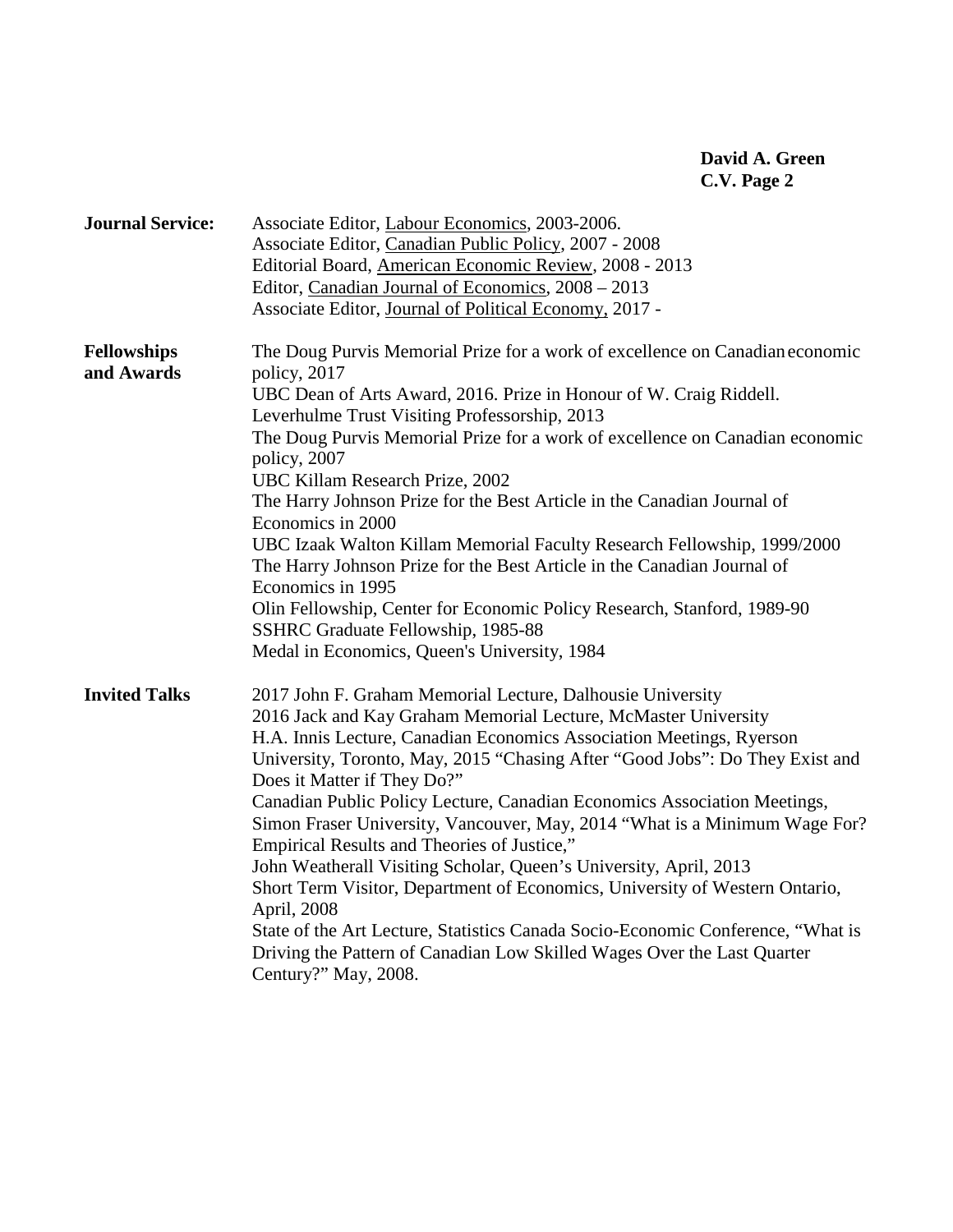## **David A. Green C.V. Page 3**

**Published Papers** "Assessing Empirical Approaches for Analyzing Taxes and Labor Supply,"(with T.E. MaCurdy and H.J. Paarsch). Journal of Human Resources, Summer 1990,pp. 415-90.

> "Balanced Growth and the Geographic Distribution of European Immigrant Arrivals to Canada,1900-14," (with A.G. Green). Explorations in Economic History, No. 30, 1993, pp.31-59.

"The Economic Effects of Unemployment Insurance in Canada: An Empirical Analysis of UI Disentitlement," (with W.C. Riddell). Journal of Labor Economics, Volume 11, Number 1, Part 2, January 1993, pp. s96-s147.

"Canadian Immigration Policy: The Effectiveness of the Point System and Other Instruments," (with A.G. Green). Canadian Journal of Economics, November, 1995, no. 4b. pp. 1006-1041. (Winner of the Harry Johnson Prize for best article in the CJE in 1995). Reprinted in The Economics of Migration, eds., K.F. Zimmerman and T.K. Bauer. Cheltenham: Edward Elgar Publishing Ltd..

"Qualifying for Unemployment Insurance: An Empirical Analysis ," (with W. Craig Riddell), The Economic Journal, January, 1997, pp. 67-84.

"Unemployment Insurance and Employment Durations: Seasonal and Non-Seasonal Jobs,"(with Timothy Sargent ). Canadian Journal of Economics, May, 1998, pp.247-278.

"Immigrant Occupational Attainment: Assimilation and Mobility Over Time," UBC Department of Economics, Discussion Paper No. 95-15, May, 1995. Journal of Labor Economics. Vol 17, no. 1, January 1999, pp. 49-79.

"The Economic Goals of Canada's Immigration Policy, Past and Present," (with A.G. Green). Canadian Public Policy, Vol. XXV, #4, December 1999.

"Cohort Patterns in Canadian Earnings: Assessing the Role of Skill Premia in Inequality Trends," (with Paul Beaudry). Canadian Journal of Economics, Vol. 33, No.4, November 2000, pp. 907-936. (Winner of the Harry Johnson Prize for best article in the CJE in 2000).

"Differences in Wage Distributions Between Canada and the United States: An Application of a Flexible Estimator of Distribution Functions in the Presence of Covariates(with Stephen G. Donald and Harry J. Paarsch). Review of Economic Studies, Vol. 67, No. 4, October, 2000, pp. 609-33.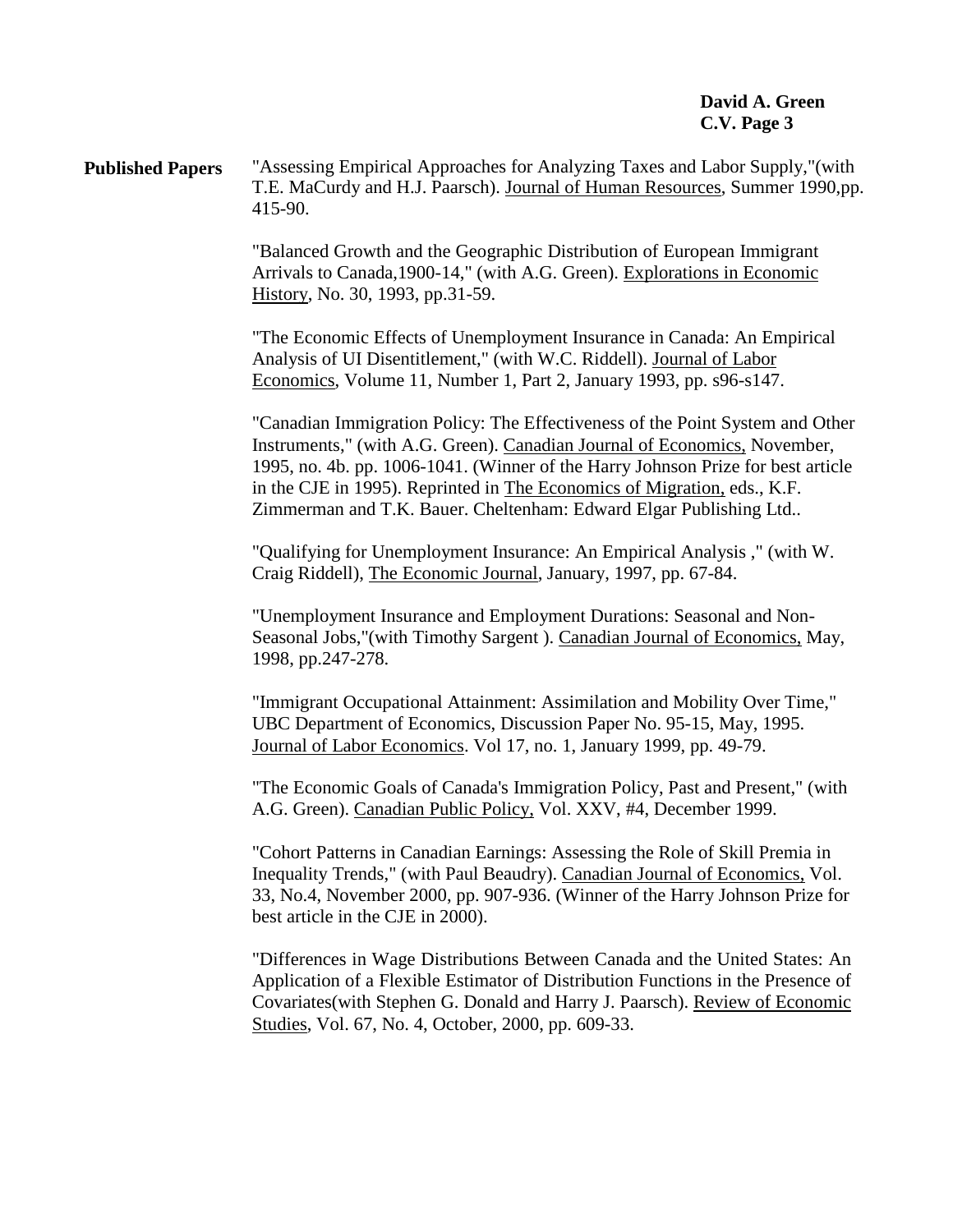"Population Growth, Technological Adoption and Economic Outcomes in the Information Era," (with Paul Beaudry), Review of Economic Dynamics, Vol. 5, No. 4, October 2002, pp. 749-774.

"The Changing Structure of Wages in the US and Germany: What Explains the Difference?" (with Paul Beaudry) NBER Working Paper 7697, May 2000. Retitled, "Wages and Employment in the US and Germany: What Explains the Differences?" American Economic Review,Vol. 93,No. 3,June 2003, pp. 573-602.

"Literacy and Earnings: An Investigation of the Interaction of Cognitive and Non-Cognitive Attributes in Earnings Generation" (with W. Craig Riddell), UBC Dept of Economics, May 2002. Labour Economics, Vol. 10, No. 2, April 2003, pp. 165-184.

"Tightening a Welfare System: The Effects of Benefit Denial on Future Welfare Receipt," (with William P. Warburton) Journal of Public Economics, Vol 88, June 2004, pp. 1471-1493.

"Changes in US Wages, 1976-2000: Ongoing Skill Bias or Major Technological Change?" (Formerly entitled, "What is Driving US and Canadian Wages: Exogenous Technical Change or Endogenous Choice of Technique?") (with Paul Beaudry), UBC Dept of Economics, September 1999. Journal of Labor Economics, Vol 23, No 3, 2005, pp. 609-648.

"The Goal's of Canada's Immigration Policy: A Historical Perspective," (with Alan G. Green) Canadian Journal of Urban Research, Vol 13, No. 1, Summer 2004, pp. 102-139.

"Changes in the World Distribution of Output-per-Worker 1960-1998: How a Standard Decomposition Tells an Unorthodox Story," (with Paul Beaudry and Fabrice Collard) Review of Economics and Statistics, Vol. 87, No. 4, November 2005, pp. 741-753.

"Demographics and Recent Productivity Performances: Insights from Cross Country Comparisons," (with Paul Beaudry and Fabrice Collard). Canadian Journal of Economics, Vol. 38, No. 2, May 2005, pp. 309-344.

"The Effect of Literacy on Immigrant Earnings," (with Ana Ferrer and W. Craig Riddell), Journal of Human Resources, Spring, 2006, pp. 380-410.

"Where Have All the Sociologists Gone? An Economist's Perspective," American Behavioral Scientist, Vol. 50, No. 5, January 2007, pp. 737-747.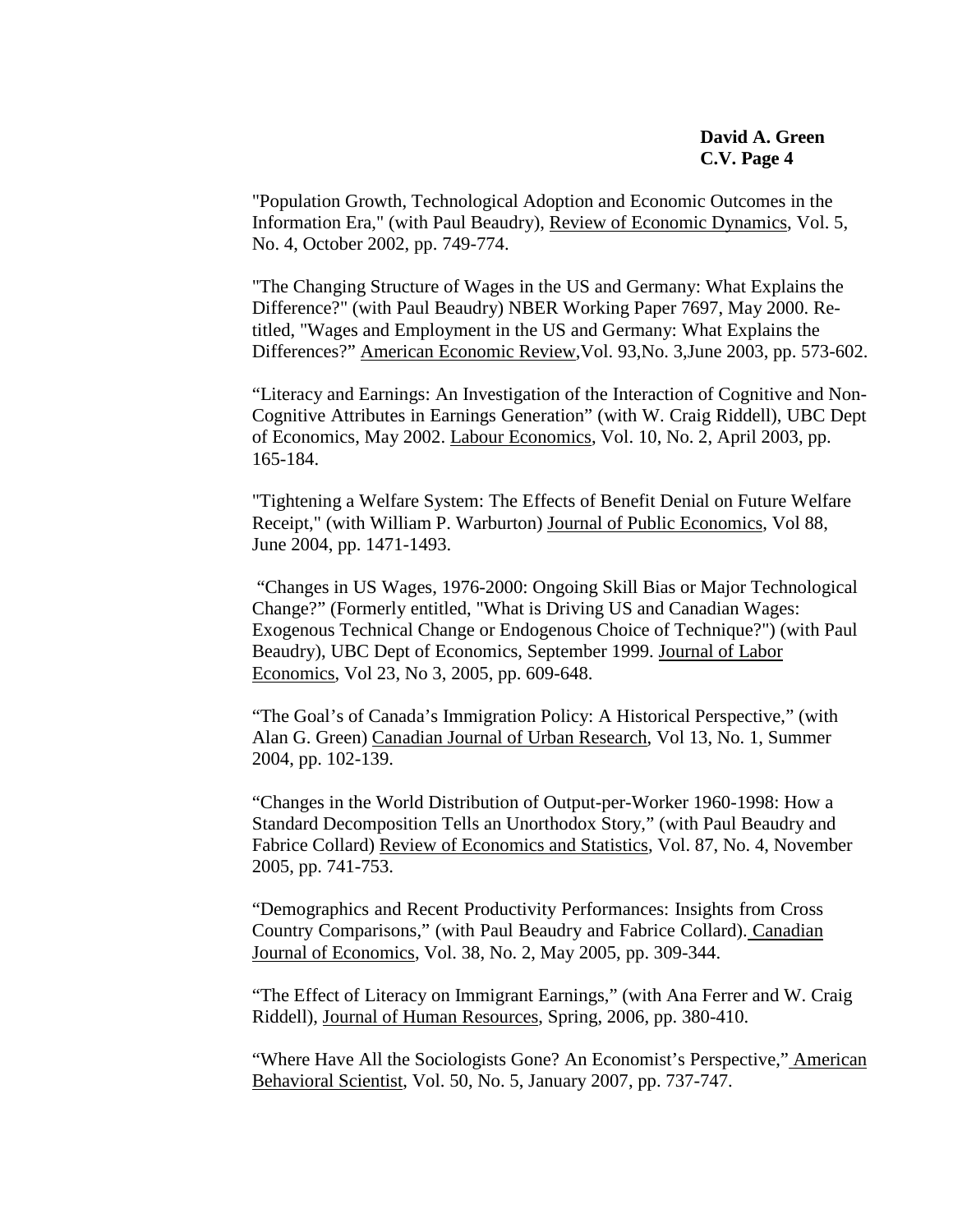"The Impact of Unionization on the Incidence of and Sources of Payment for Training in Canada," (with Thomas Lemieux). Empirical Economics, Vol 32, No. 2-3, 2007, pp. 465-489.

"The tale of the tails: Revisiting recent trends in Canadian after-tax income inequality using Census data," (with Marc Frenette and Kevin Milligan), Canadian Journal of Economics, Vol. 40, No. 3, August 2007, pp. 734-764.

"Breaking the Cycle? The Effect of Education on Welfare Receipt Among Children of Welfare Recipients," (with Michael B. Coelli and William P. Warburton), The Journal of Public Economics. Vol. 91, 2007, pp. 1369-1398.

"A Cautionary Discussion About Relying on Human Capital Policy to Meet Redistributive Goals," Canadian Public Policy, Vol. 33, No. 4, December 2007, pp. 397 - 418.

"Taxes, Transfers and Canadian Income Inequality," (with Marc Frenette and Kevin Milligan), Canadian Public Policy, Vol. 35, No. 4, December 2009, pp. 389-411.

"Understanding the Wage Patterns of Canadian Less Skilled Workers: The Role of Implicit Contracts," (with James Townsend), January 2010, Canadian Journal of Economics, Vol. 43, No. 1, pp. 373-403.

"The Importance of the Long Form Census to Canada," (with Kevin Milligan), Canadian Public Policy, Vol.36, no. 3, September 2010, pp. 383-8.

"Stuck on Screens: Patterns of Computer and Gaming Station Use in Youth Seen in a Psychiatric Clinic," (with Susan Baer and Elliot Bogusz). Journal of the Canadian Academy of Child and Adolescent Psychiatry, 2011, vol. 20, no. 2, pp. 86-94.

"Does Industrial Composition Matter? An empirical evaluation based on Search and Bargaining theory," (with Paul Beaudry and Benjamin Sand) NBER Working Paper, May 2008 (under title, "Spillovers from Good Jobs"), Econometrica, vol. 80, no. 3, May 2012, pp. 1063-1104

"Leadership Effects: School Principals and Student Outcomes," (with Michael B. Coelli), Economics of Education Review, Vol. 31, No. 1, February 2012, pp. 92- 109.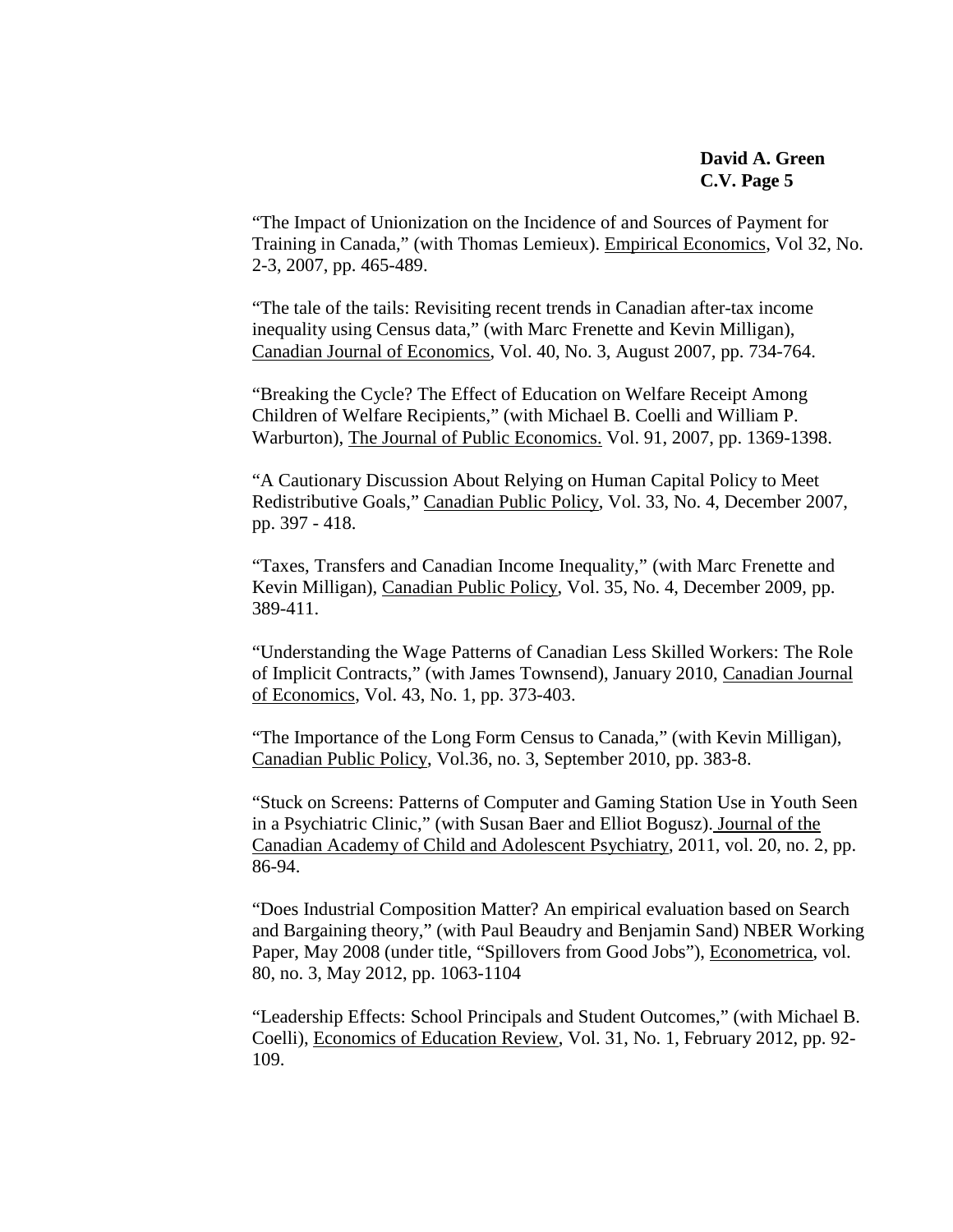"Immigrant Earnings Profiles in the Presence of Human Capital Investment: Measuring Cohort and Macro Effects," (with Christopher Worswick), Labour Economics , Vol. 19, No. 2, April 2012, pp. 241-259.

"Long Term Consequences of Natural Resource Booms for Human Capital Accumulation," (with J. C. Herb Emery and Ana Ferrer), Industrial and Labor Relations Review, vol. 65, no. 3, July 2012, pp. 708-734.

"Ageing and Literacy Skills: Evidence from Canada, Norway and the United States," (with W. Craig Riddell), Labour Economics, June 2013, v. 22, pp. 16-29

"The Impact of Minimum Wages on Labour Market Transitions" (with Pierre Brochu), The Economic Journal, June, 2013, vol. 123, no. 573. Pp. 1203-35.

"Spatial Equilibrium with Unemployment and Wage Bargaining: Theory and Estimation (with Paul Beaudry and Ben Sand), Journal of Urban Economics, January 2014, vol. 79, pp. 2-19.

"The Declining Fortunes of the Young Since 2000," (with Paul Beaudry and Benjamin Sand), American Economic Review, May 2014, vol. 104, no. 5, pp. 381-86.

"Ability, Parental Valuation of Education and the High School Dropout Decision," (with Kelly Foley and Giovanni Gallipoli), Journal of Human Resources, 2014, Vol. 49, no. 4, pp. 906-44.

"What is a Minimum Wage For? Empirical Results and Theories of Justice," Canadian Public Policy, 2014, vol. 40, no. 4, pp. 293-314.

"Chasing After "Good Jobs": Do They Exist and Does it Matter if They Do?" Canadian Journal of Economics, (HA Innis Lecture) Vol. 48, No. 4, pp. 1215-65.

"The Great Reversal in the Demand for Skill and Cognitive Tasks" (with Paul Beaudry and Ben Sand), Journal of Labor Economics, 2016, Vol.34, no. S1, p. S199-S247.

"Has the Canadian Labour Market Polarized?" (with Benjamin M. Sand), Canadian Journal of Economics, 2016, Vol. 48, No. 2, pp. 612-646.

"Immigration and the Canadian Earnings Distribution in the First Half of the  $20<sup>th</sup>$ Century" (with Alan G. Green), Journal of Economic History, 2016, Vol. 76, No. 2, pp. 387-426.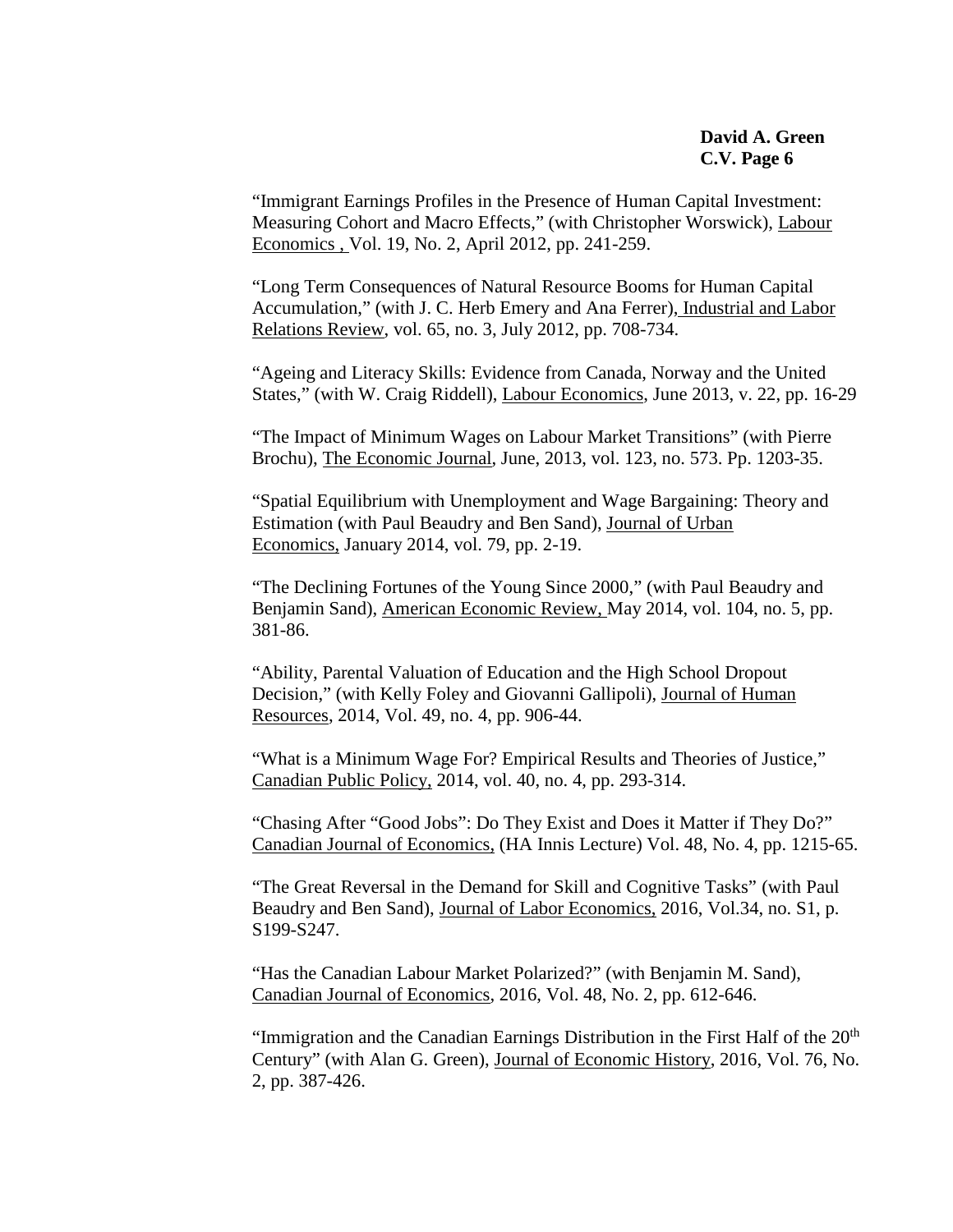"Canadian Economics Research on Immigration Through the Lens of Theories of Justice," (with Christopher Worswick), Canadian Journal of Economics, 2017, Vol. 50, No. 5, pp. 1262-1303.

"In Search of Labor Demand" (With Paul Beaudry and Ben Sand), American Economic Review, 2018, Vol. 108, No. 9, pp. 2714-57. (built from the paper, "How Much is Employment Increased by Cutting Labor Costs? Estimating the Elasticity of Job Creation. NBER Working Paper no. 15790, February 2010).

"Economy Wide Spillovers from Booms: Long Distance Commuting and the Spread of Wage Effects," (with Rene Morissette and Ben M. Sand), forthcoming, Journal of Labor Economics.

**Book Chapters** "Economic Statistics and Social Welfare Comparisons: A Review," (with J.B. Davies and H.J. Paarsch). Handbook of Applied Economic Statistics, A. Ullah and D.E.A. Giles, eds.. New York: Marcel Dekker, Inc.. pp. 1-39.

> "Bridging the Gap: Labour Economists and Economic History," in The Evolution of Labour Markets, eds., G. Grantham and M. Mackinnon. Routledge Press, 1994 pp27-38.

"Intended and Actual Occupations of Immigrants," Diminishing Returns: The Economics of Canada's Immigration Policy D.J.DeVoretz, ed.. C.D. Howe Institute, 1995, pp.331-78.

"Job Durations in Canada: Is Long Term Employment Declining?" (with W.C.

Riddell) in Transitional and Structural Change in the North American Labour Market, eds., M. Abbott, C. Beach and R. Chaykowski. Industrial Relations Centre Press, 1997, pp.8-40.

"Employment Outcomes in Canada: A Cohort Analysis," (with Paul Beaudry), in Adapting Public Policy to a Labour Market in Transition, F. St-Hilaire and W.C. Riddell, eds.. Montreal: IRPP Press, 2000, pp.39-84.

"Literacy Skills, Non-Cognitive Skills and Earnings: An Economist's Perspective" (with W. Craig Riddell) in Towards Evidence-Based Policy for Canadian Education, edited by Patrice de Broucker and Arthur Sweetman. Montreal and

Kingston: McGill-Queen's University Press and John Deutsch Institute for the Study of Economic Policy, pp.123-53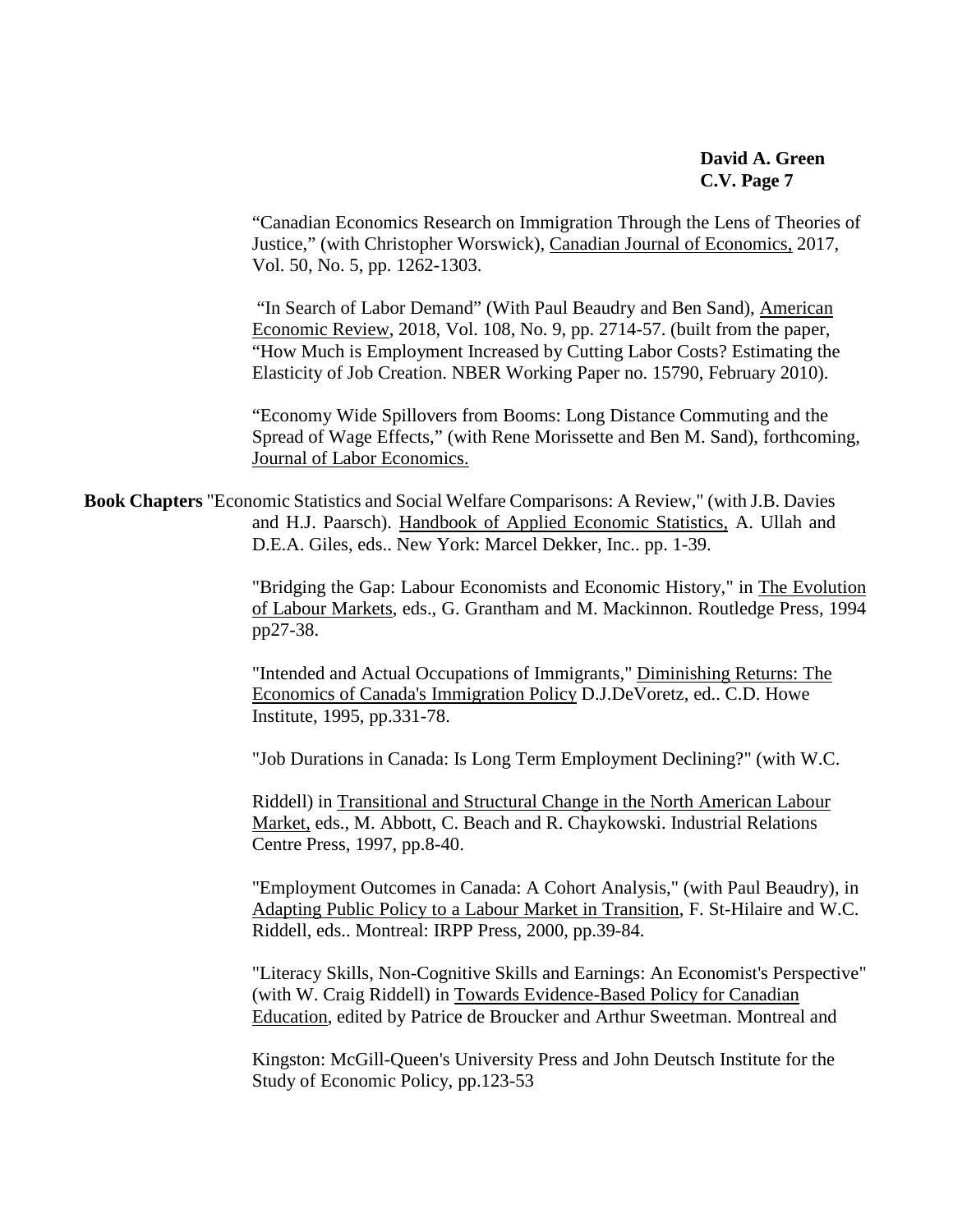"Canada-U.S. Integration and Labour Market Outcomes: A Perspective Within the General Context of Globalization," (with Paul Beaudry) in North American Linkages: Opportunities and Challenges for Canada, R. Harris, ed.. Calgary: University of Calgary Press, 2003.

"Races to the Bottom Versus Races to the Middle: Minimum Wage Setting in Canada," (with Kathryn Harrison), in Racing to the Bottom? Provincial Interdependence in the Canadian Federation, Kathryn Harrison, ed.. Vancouver: University of British Columbia Press, 2006, pp. 193-228.

"Rising income inequality in the 1990s: An exploration of three data sources," (with Marc Frenette and Garnett Picot), , in, Dimensions of Inequality in Canada, David A. Green and Jon Kesselman, eds.. Vancouver: University of British Columbia Press, 2006, pp. 65-100.

"Dimensions of Inequality in a Just Society," (with Jonathan R. Kesselman), , in, Dimensions of Inequality in Canada, David A. Green and Jon Kesselman, eds.. Vancouver: University of British Columbia Press, 2006, pp. 1-32.

"An Alternative Proposal on Income Security," in A Canadian Priorities Agenda: Policy Choices to Improve Economic and Social Well-Being, Jeremy Leonard, Christopher Ragan and France St-Hilaire, eds.. Montreal: IRPP, 2007, p 267-276.

"Entry Earnings of Immigrant Men in Canada: The Roles of Labour Market Entry Effects and Returns to Foreign Experience,"(with Christopher Worswick) in Canadian Immigration: Economic Evidence for a Dynamic Policy Environment.

Ted McDonald, Elizabeth Ruddick, Arthur Sweetman and Christopher Worswick, eds. Kingston: McGill-Queen's University Press, 2010, pp. 77-110.

"Forces Underlying the Increase in Market Income Inequality: Policy and Structural Change," (with James Townsend) in The New Politics of Redistribution in Canada. Keith Banting and John Myles, eds. Vancouver:UBC Press, forthcoming.

"Income Inequality in Canada: Driving Forces, Outcomes and Policy," (with W. Craig Riddell and France St. Hilaire) in Income Inequality: The Canadian Story. David A. Green, W. Craig Riddell, and France St. Hilaire, eds. Montreal: IRPP, 2016, pp. 1-74.

"Why More Education Will Not Solve Rising Inequality (And May Make it Worse)," (with Kelly Foley) in in Income Inequality: The Canadian Story. David A. Green, W. Craig Riddell, and France St. Hilaire, eds. Montreal: IRPP, 2016.